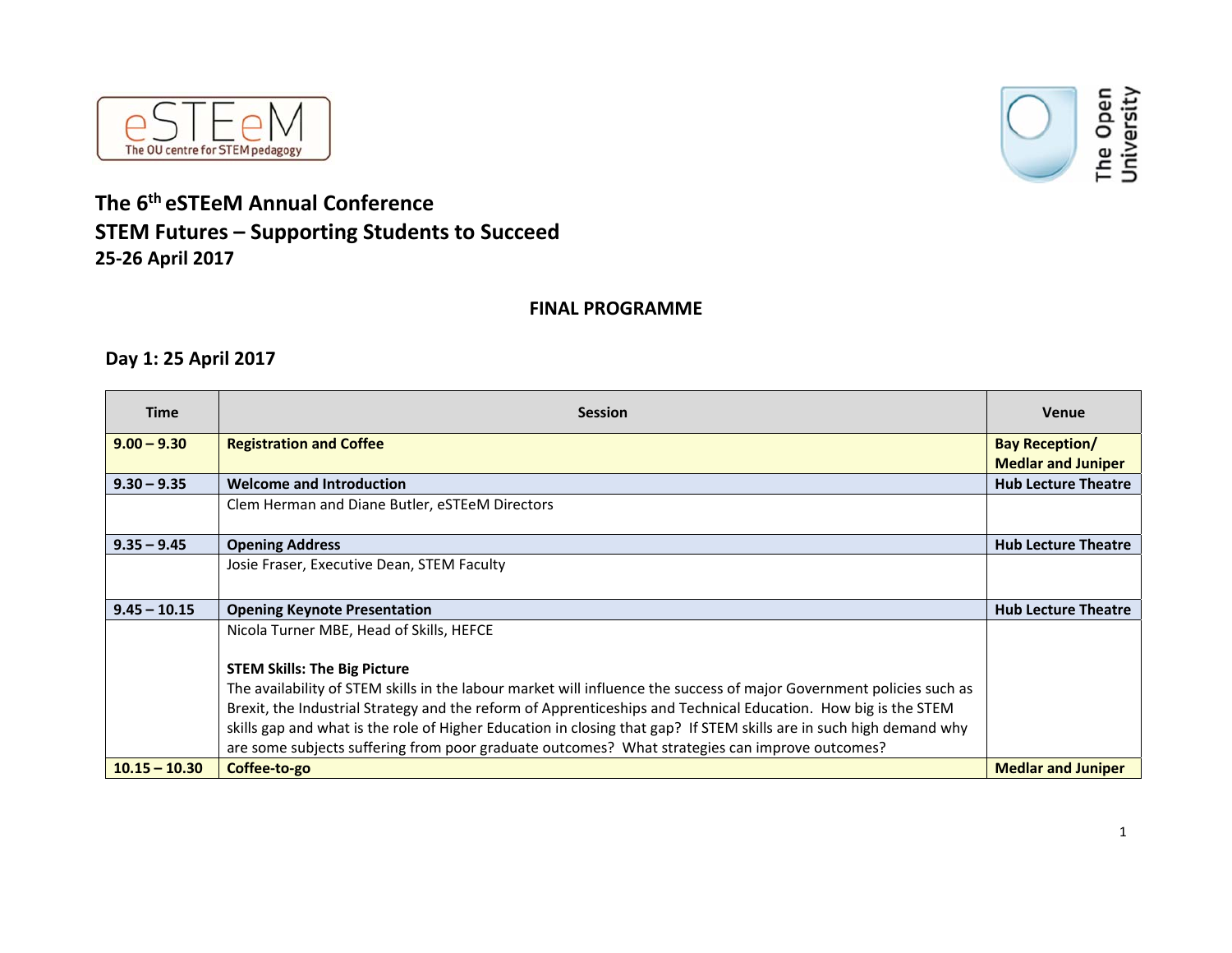| $10.30 - 11.45$    | Parallel Session A: Short Oral Presentations - Supporting Students & Equality and Diversity in STEM |                                       | <b>Library Seminar</b>                                                                                        |               |
|--------------------|-----------------------------------------------------------------------------------------------------|---------------------------------------|---------------------------------------------------------------------------------------------------------------|---------------|
|                    |                                                                                                     |                                       |                                                                                                               | Rooms 1-2     |
| <b>Session A</b>   | Janet                                                                                               | ByALS-ForALs: an online AL Staff      | This regular programme of online sessions, delivered by                                                       |               |
|                    | Haresnape,                                                                                          | Development programme in the          | ALs for ALs, provides opportunities for STEM ALs to meet                                                      |               |
| <b>Chair: Clem</b> | Fiona Aiken                                                                                         | <b>STEM Faculty</b>                   | online to share good practice in supporting their students.                                                   |               |
| Herman             | and Nirvana                                                                                         |                                       | Moreover, it aims to foster community spirit among ALs,                                                       |               |
|                    | Wynn                                                                                                |                                       | which is crucially important as more of our modules move                                                      |               |
|                    |                                                                                                     |                                       | to online delivery.                                                                                           |               |
|                    | Rachel Hilliam,                                                                                     | Understanding and supporting the      | The School of Mathematics and Statistics are considering                                                      |               |
|                    | Alison                                                                                              | career pathways of Mathematics and    | how to best support associate lecturers though their                                                          |               |
|                    | Bromley and                                                                                         | <b>Statistics Associate Lecturers</b> | career pathway and understand what work package                                                               |               |
|                    | Carol Calvert                                                                                       |                                       | would be attractive to associate lectures in the future.                                                      |               |
|                    | Chris Douce                                                                                         | Understanding online teaching         | Due to the advent of the GTP, a lot of tuition is now                                                         |               |
|                    | and Sarah                                                                                           | practice: the importance of the       | delivered online. This presentation is about exploring                                                        |               |
|                    | Chyriwsky                                                                                           | observation                           | how best to understand and observe online tuition and                                                         |               |
|                    |                                                                                                     |                                       | share good practice.                                                                                          |               |
|                    | Carol Calvert,                                                                                      | Success against the odds and the      | Asking for, and then flexibly using student feedback, can                                                     |               |
|                    | Rachel Hilliam,                                                                                     | follow through - the interesting      | lead to interesting and valuable initiatives. Such                                                            |               |
|                    | Linda Brown                                                                                         | routes student feedback can open      | initiatives are not necessarily confined to the modules                                                       |               |
|                    | and Colin                                                                                           | up                                    | where the initial feedback is gathered nor are they                                                           |               |
|                    | Fulford                                                                                             |                                       | confined to either student or University actions. Student                                                     |               |
|                    |                                                                                                     |                                       | feedback is taking us down an interesting route.                                                              |               |
| $10.30 - 11.45$    |                                                                                                     |                                       | Parallel Session B: Short Oral Presentations - Online/Onscreen STEM Practice & Technologies for STEM Learning | <b>CMR 15</b> |
| <b>Session B</b>   | Nicole Lotz,                                                                                        | Lurking and Learning: Progression     | Social learning is key to student success in online learning.                                                 |               |
|                    | Derek Jones                                                                                         | through the Design and Innovation     | Throughout the qualification, viewing other students'                                                         |               |
| <b>Chair: Nick</b> | and Georgy                                                                                          | Qualification                         | work is demonstrated to be a stronger (or equal)                                                              |               |
| <b>Braithwaite</b> | Holden                                                                                              |                                       | correlation of student success compared to any other                                                          |               |
|                    |                                                                                                     |                                       | behaviour measured in the OpenStudio. Lurking is a                                                            |               |
|                    |                                                                                                     |                                       | critical part of an ecology of social online learning                                                         |               |
|                    |                                                                                                     |                                       | behaviours.                                                                                                   |               |
|                    | Julie Robson,                                                                                       | Evaluating remote access to           | To support fieldwork, broadcasts used the OU's 'Stadium                                                       |               |
|                    | Julia Cooke,                                                                                        | fieldwork with interactive livecasts  | Live' platform and fieldcast approach with online students                                                    |               |
|                    |                                                                                                     | for distance-learning students        | and lecturers "on the ground" to investigate a meadow                                                         |               |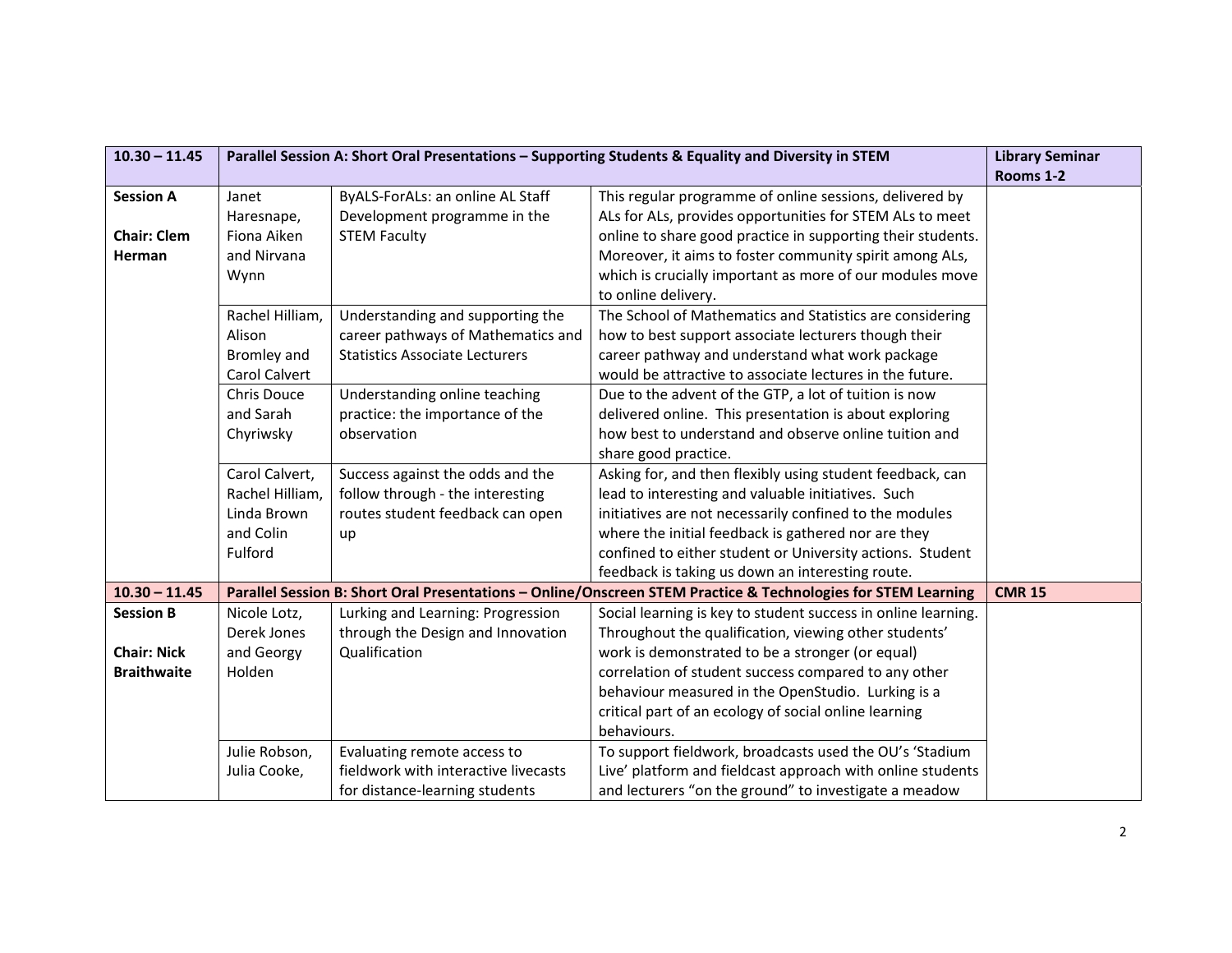|                     | Philip<br>Wheeler,<br>Kadmiel       |                                                                                          | environment. This presentation explains fieldwork<br>pedagogy and how this approach compares to other<br>forms of fieldwork education used within distance |               |
|---------------------|-------------------------------------|------------------------------------------------------------------------------------------|------------------------------------------------------------------------------------------------------------------------------------------------------------|---------------|
|                     | Maseyk and<br><b>Trevor Collins</b> |                                                                                          | learning to address accessibility requirements.                                                                                                            |               |
|                     | Jon Roswell                         | Remote practical-focused tutorials                                                       | Find out how the OpenSTEM lab can be used to support<br>remote access to tutor-led practical work in robotics and<br>other technologies.                   |               |
|                     | Elaine                              | Students' Engagement with                                                                | This project explores whether using a visual programming                                                                                                   |               |
|                     | Thomas,                             | Programming: A case study of a                                                           | environment in TU100 'My digital life' promotes student                                                                                                    |               |
|                     | Soraya                              | visual programming environment                                                           | engagement with programming. In this session, we                                                                                                           |               |
|                     | Kouadri                             |                                                                                          | report the initial findings from our analysis of students                                                                                                  |               |
|                     | Mostéfaoui                          |                                                                                          | EMA scores for programming questions in comparison                                                                                                         |               |
|                     | and Helen                           |                                                                                          | with their grades for the other Computing and IT topics.                                                                                                   |               |
|                     | Jefferis                            |                                                                                          |                                                                                                                                                            |               |
| $10.30 - 11.45$     |                                     | Parallel Session C: Short Oral Presentations - Supporting Students & Pedagogy Evaluation |                                                                                                                                                            | <b>CMR 11</b> |
| <b>Session C</b>    | John Butcher,                       | Eureka! How well does Y033 prepare                                                       | This presentation outlines a cross-faculty approach to                                                                                                     |               |
|                     | Elaine                              | students to succeed on Level 1                                                           | scholarship, particularly looking at how an additional                                                                                                     |               |
| <b>Chair: Diane</b> | McPherson,                          | Science?                                                                                 | preparatory stage (Access module) can support students                                                                                                     |               |
| <b>Butler</b>       | Carlton Wood                        |                                                                                          | and prepare them to successfully study Level 1 science.                                                                                                    |               |
|                     | and Anactoria                       |                                                                                          |                                                                                                                                                            |               |
|                     | Clarke                              |                                                                                          |                                                                                                                                                            |               |
|                     | Prithvi                             | Academic literacy and                                                                    | Academic literacy or academic language is widely                                                                                                           |               |
|                     | Shrestha and                        | communicating assessment to                                                              | considered as central to scientific knowledge building and                                                                                                 |               |
|                     | Claire Kotecki                      | students on L1 Science Modules:                                                          | success. It can thus pose challenges to science students                                                                                                   |               |
|                     |                                     | student perceptions                                                                      | at risk of underachievement. This talk reports on a study                                                                                                  |               |
|                     |                                     |                                                                                          | that investigated student perceptions of how assessment                                                                                                    |               |
|                     |                                     |                                                                                          | is communicated to Level 1 science students and<br>supported.                                                                                              |               |
|                     | David King,                         | Developing a framework for                                                               | Want to incorporate authentic learning into your modules                                                                                                   |               |
|                     | Jon G Hall,                         | measuring qualification effects of a                                                     | and evaluate how it contributes to qualification                                                                                                           |               |
|                     | Lucia                               | new pedagogy which embeds                                                                | outcomes? Gain from our experience on a post-graduate                                                                                                      |               |
|                     | Rapanotti,                          | learning and assessment activities                                                       | Computing qualification. We will share how we selected                                                                                                     |               |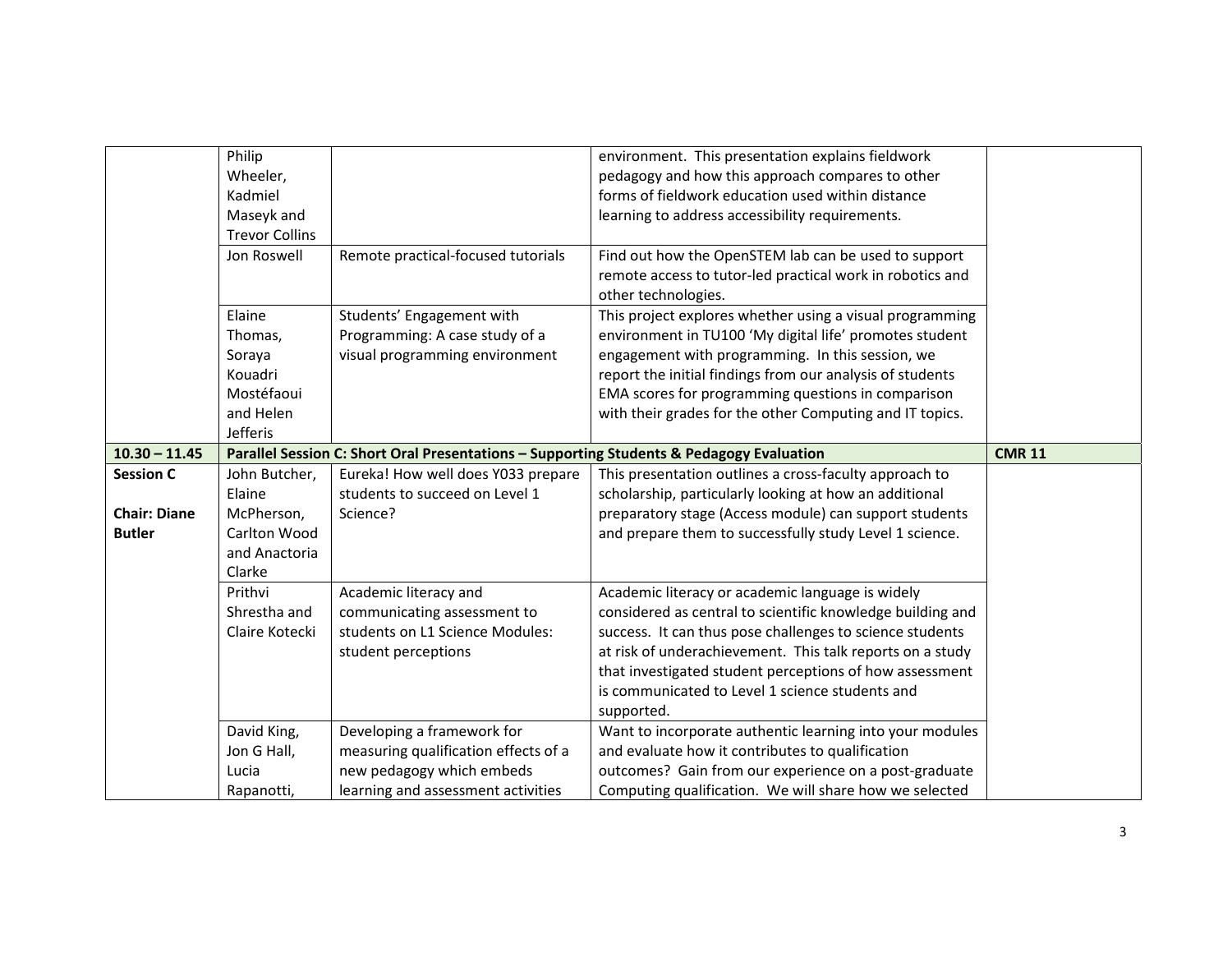|                   | Steven Self    | within each student's rich                                       | data, conducted analysis, and developed semi-automatic        |                        |
|-------------------|----------------|------------------------------------------------------------------|---------------------------------------------------------------|------------------------|
|                   | and Mark       | professional context of practice                                 | tools to assist with data classification and extraction, and  |                        |
|                   | Slaymaker      |                                                                  | our pilot results.                                            |                        |
|                   | Martin         | From competence to capability:                                   | Prevailing mainstream postgraduate education often            |                        |
|                   | Reynolds       | learning laboratories in the new                                 | focus on developing 'competences'. A conceptual               |                        |
|                   |                | world of postgraduate education                                  | distinction between capacity, competence, and capability      |                        |
|                   |                |                                                                  | is exemplified through an ongoing eSTEeM inquiry. The         |                        |
|                   |                |                                                                  | inquiry signals the needs and requirements in shifting        |                        |
|                   |                |                                                                  | attention towards capability enhancement through              |                        |
|                   |                |                                                                  | enactment of learning laboratories as an alternative          |                        |
|                   |                |                                                                  | pedagogy.                                                     |                        |
| $11.45 - 12.00$   | Coffee-to-go   |                                                                  |                                                               | <b>Library Seminar</b> |
|                   |                |                                                                  |                                                               | Rooms 1-2 and          |
|                   |                |                                                                  |                                                               | <b>CMRs 11 and 15</b>  |
| $12.00 - 13.15$   |                | Parallel Session D: Workshop/Demonstration - Supporting Students |                                                               | <b>Library Seminar</b> |
|                   |                |                                                                  |                                                               | Rooms 1-2              |
| <b>Session: D</b> | Christine      | Show and tell: Innovations in                                    | In our named qualifications there is often the need for       |                        |
|                   | Pearson,       | 'between module' support for                                     | students to be prepared for the curriculum that comes         |                        |
|                   | Susan Pawley,  | Qualification progression                                        | next in the qualification. This is an invitation for          |                        |
|                   | <b>Nick</b>    |                                                                  | colleagues to bring along examples of how we support          |                        |
|                   | Chatterton,    |                                                                  | students moving between modules and levels.                   |                        |
|                   | Elaine Moore,  |                                                                  |                                                               |                        |
|                   | Catherine      |                                                                  |                                                               |                        |
|                   | Halliwell,     |                                                                  |                                                               |                        |
|                   | Louise         |                                                                  |                                                               |                        |
|                   | MacBrayne,     |                                                                  |                                                               |                        |
|                   | Anne-Marie     |                                                                  |                                                               |                        |
|                   | Gallen, Alison |                                                                  |                                                               |                        |
|                   | Mortiboy and   |                                                                  |                                                               |                        |
|                   | Ellena Benson  |                                                                  |                                                               |                        |
| $12.00 - 13.15$   |                | Parallel Session E: Workshop/Demonstration - Supporting Students |                                                               | <b>CMR 15</b>          |
| <b>Session: E</b> | Vikki Haley-   | What drives active student                                       | Online tutorials reduce some barriers to attendance and       |                        |
|                   | Mirnar, Diane  | participation in online tutorials?                               | offer flexibility but may be less useful to the student since |                        |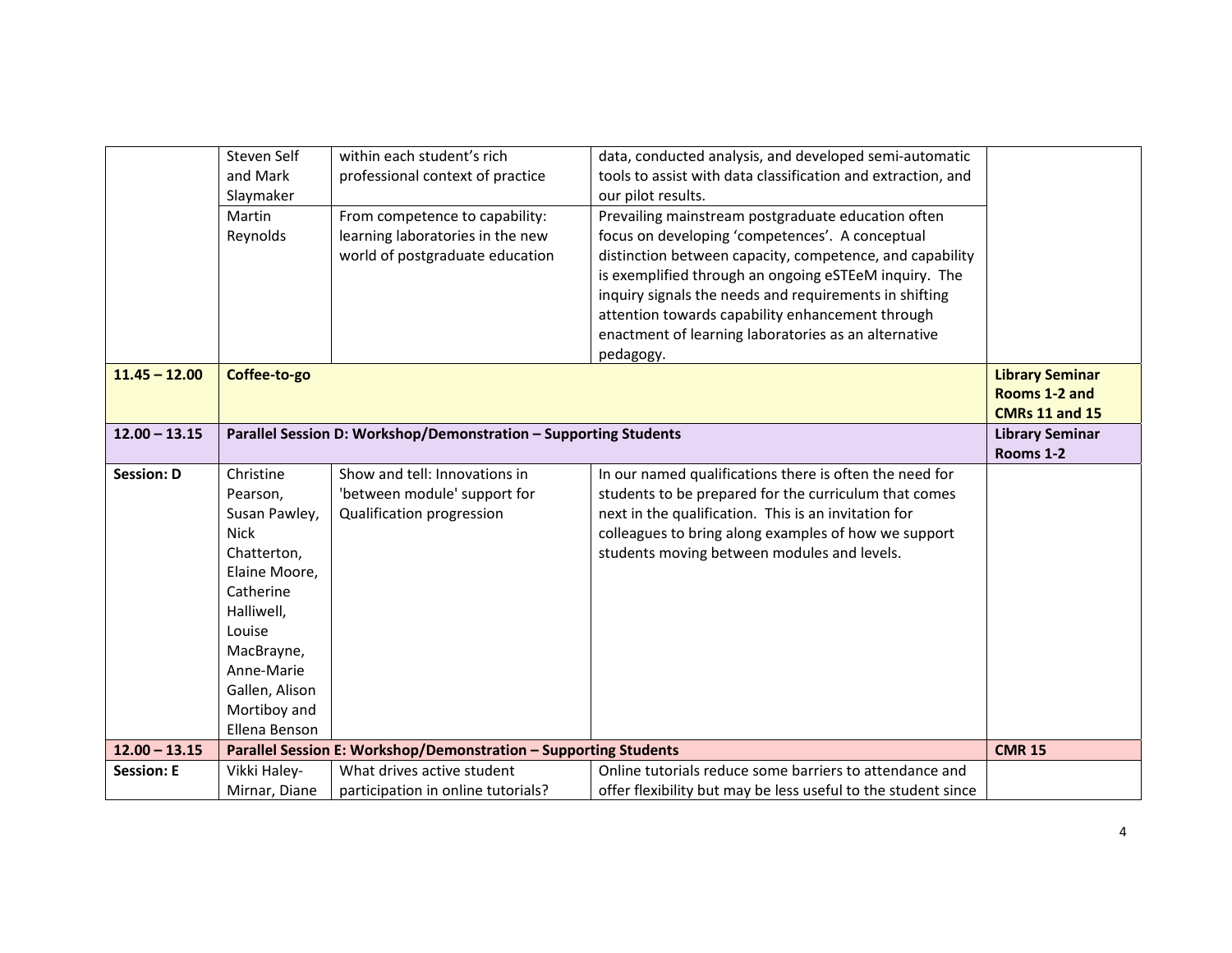|                  | <b>Butler</b> and |                                                                             | the opportunity for active participation in learning is                                                            |                           |
|------------------|-------------------|-----------------------------------------------------------------------------|--------------------------------------------------------------------------------------------------------------------|---------------------------|
|                  | Lynda Cook        |                                                                             | limited. We have developed a prototype method to                                                                   |                           |
|                  |                   |                                                                             | evaluate tutor's online tutorials to recognise good                                                                |                           |
|                  |                   |                                                                             | practice with regard to active student participation.                                                              |                           |
| $12.00 - 13.15$  |                   | Parallel Session F: Structured Discussion/Briefing - Supporting Students    |                                                                                                                    | <b>CMR 11</b>             |
| <b>Session F</b> | Martin Hlosta,    | How can OU Analyse be beneficial                                            | The discussion will be focused on providing feedback of                                                            |                           |
|                  | Zdenek            | for all tutors at STEM and the whole                                        | the existing OU Analysed system, being about to be                                                                 |                           |
|                  | Zdrahal,          | OU?                                                                         | available for all the modules at The OU. Participants will                                                         |                           |
|                  | Michal            |                                                                             | be asked about the difficulties that they currently have                                                           |                           |
|                  | Huptych and       |                                                                             | and how to improve the system and their work with the                                                              |                           |
|                  | Jakub Kuzilek     |                                                                             | students.                                                                                                          |                           |
| $13.15 - 14.30$  |                   | <b>Poster Presentations and Lunch</b>                                       |                                                                                                                    | <b>Hub Lecture</b>        |
|                  |                   |                                                                             |                                                                                                                    | <b>Theatre/Medlar and</b> |
|                  |                   |                                                                             | Delegates are invited to vote for the best poster. The winning poster will be announced during the closing keynote | <b>Juniper</b>            |
|                  | session.          |                                                                             |                                                                                                                    |                           |
| $14.30 - 16.00$  |                   | Parallel Session G: Workshop/Demonstration - Technologies for STEM Learning |                                                                                                                    | CMR <sub>1</sub>          |
| <b>Session G</b> | Andrew Smith      | You too can have your fifteen                                               | The Library and Cisco Networking teaching team from                                                                |                           |
|                  | and Amanda        | minutes of fame - a workshop on                                             | STEM are presenting on the use of Facebook Live in                                                                 |                           |
|                  | Closier           | using Facebook Live for student and                                         | different teaching contexts. Exploring benefits,                                                                   |                           |
|                  |                   | community engagement                                                        | affordances and potential disadvantages. As well as                                                                |                           |
|                  |                   |                                                                             | offering a workshop how and where to use this                                                                      |                           |
|                  |                   |                                                                             | technology within the context of teaching and outreach.                                                            |                           |
|                  |                   |                                                                             | PLEASE NOTE: the presenters plan to broadcast live from                                                            |                           |
|                  |                   |                                                                             | this session.                                                                                                      |                           |
| $14.30 - 16.00$  |                   | Parallel Session H: Workshop/Demonstration - Supporting Students            |                                                                                                                    | <b>CMR 15</b>             |
| <b>Session H</b> | <b>Frances</b>    | Bridge Over Troubled Waters -                                               | In this workshop we will present some of the existing                                                              |                           |
|                  | Chetwynd,         | Would your students benefit from a                                          | research on the benefits of bridging courses for students                                                          |                           |
|                  | Helen Jefferis    | bridging course to help them                                                | transitioning from Level 1 to Level 2 studies. Delegates                                                           |                           |
|                  | and Fiona         | transition to second year?                                                  | will gain an understanding of the types of bridging                                                                |                           |
|                  | Aiken             |                                                                             |                                                                                                                    |                           |
|                  |                   |                                                                             | courses available and how to use a bridging course in                                                              |                           |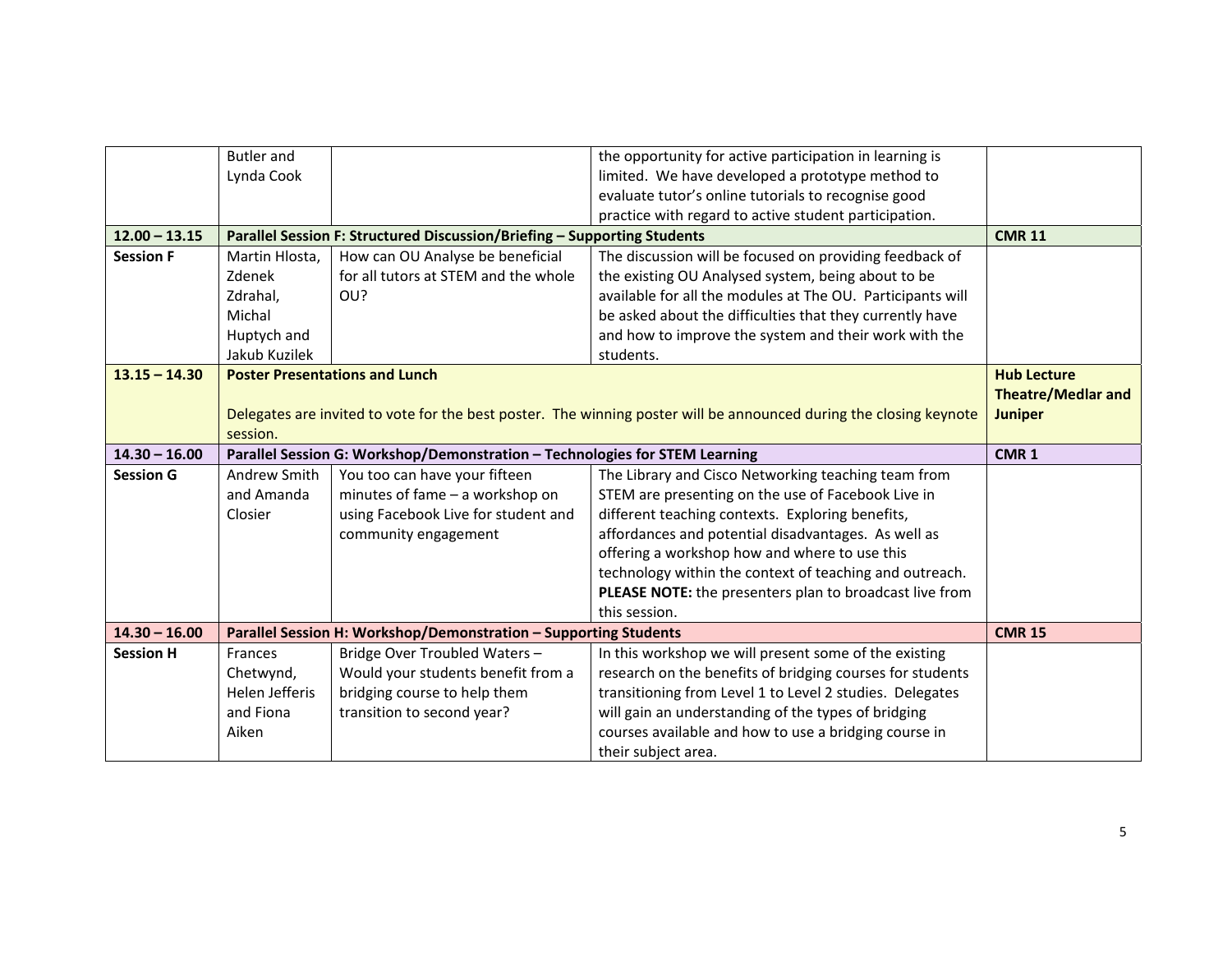| $14.30 - 16.00$  | Parallel Session I: Workshop Demonstration - Technologies for STEM Learning                                                                                                                                                                                                                                                                                                                                                                                                                                                                                                                                                                                                                                                                                                                                                                                                                                                                                                                    |                   | <b>OpenScience On-</b><br><b>Campus Teaching</b><br>Labs, Venables A<br><b>Wing</b>                                                                                                                             |  |
|------------------|------------------------------------------------------------------------------------------------------------------------------------------------------------------------------------------------------------------------------------------------------------------------------------------------------------------------------------------------------------------------------------------------------------------------------------------------------------------------------------------------------------------------------------------------------------------------------------------------------------------------------------------------------------------------------------------------------------------------------------------------------------------------------------------------------------------------------------------------------------------------------------------------------------------------------------------------------------------------------------------------|-------------------|-----------------------------------------------------------------------------------------------------------------------------------------------------------------------------------------------------------------|--|
| <b>Session I</b> | Mark Hirst,<br>Ulrich Kolb,<br>Tim Drysdale,<br><b>Nick</b><br><b>Braithwaite</b><br>and James<br>Smith                                                                                                                                                                                                                                                                                                                                                                                                                                                                                                                                                                                                                                                                                                                                                                                                                                                                                        | The OpenSTEM Labs | Demonstrating facilities in the new OpenSTEM Labs:<br>come and explore remote controlled experimentation in<br>the OpenScience Observatories, the OpenEngineering<br>Laboratory and the OpenScience Laboratory. |  |
| $16.00 - 16.15$  | <b>Afternoon Tea-to-go</b>                                                                                                                                                                                                                                                                                                                                                                                                                                                                                                                                                                                                                                                                                                                                                                                                                                                                                                                                                                     |                   | <b>CMRs 1, 15 and</b><br><b>Venables Café</b>                                                                                                                                                                   |  |
| $16.15 - 16.45$  | <b>Closing Keynote Presentation</b>                                                                                                                                                                                                                                                                                                                                                                                                                                                                                                                                                                                                                                                                                                                                                                                                                                                                                                                                                            |                   | <b>Hub Lecture Theatre</b>                                                                                                                                                                                      |  |
|                  | Michael Grove, Reader in STEM Education, University of Birmingham<br>Is there a role for pedagogy in enhancing the STEM student experience?<br>Within the UK there is an increasing focus for higher education institutions to provide evidence of the impact of<br>their efforts to ensure all students have access to a high quality learning experience (through the Teaching<br>Excellence Framework) and in enabling fair access (through the OFFA Access Agreements). At the same time,<br>there are an increasing number of academic staff who are choosing to focus their careers upon a teaching and<br>learning pathway. For such staff there are many advantages, both personal and professional, in developing a<br>scholarly profile, but making this transition can be challenging. In this presentation I will explore how their<br>disciplinary skills and training may be adapted to enable an enquiry-based approach to teaching and learning<br>innovation and enhancement. |                   |                                                                                                                                                                                                                 |  |
| 16.45            | <b>Close</b>                                                                                                                                                                                                                                                                                                                                                                                                                                                                                                                                                                                                                                                                                                                                                                                                                                                                                                                                                                                   |                   |                                                                                                                                                                                                                 |  |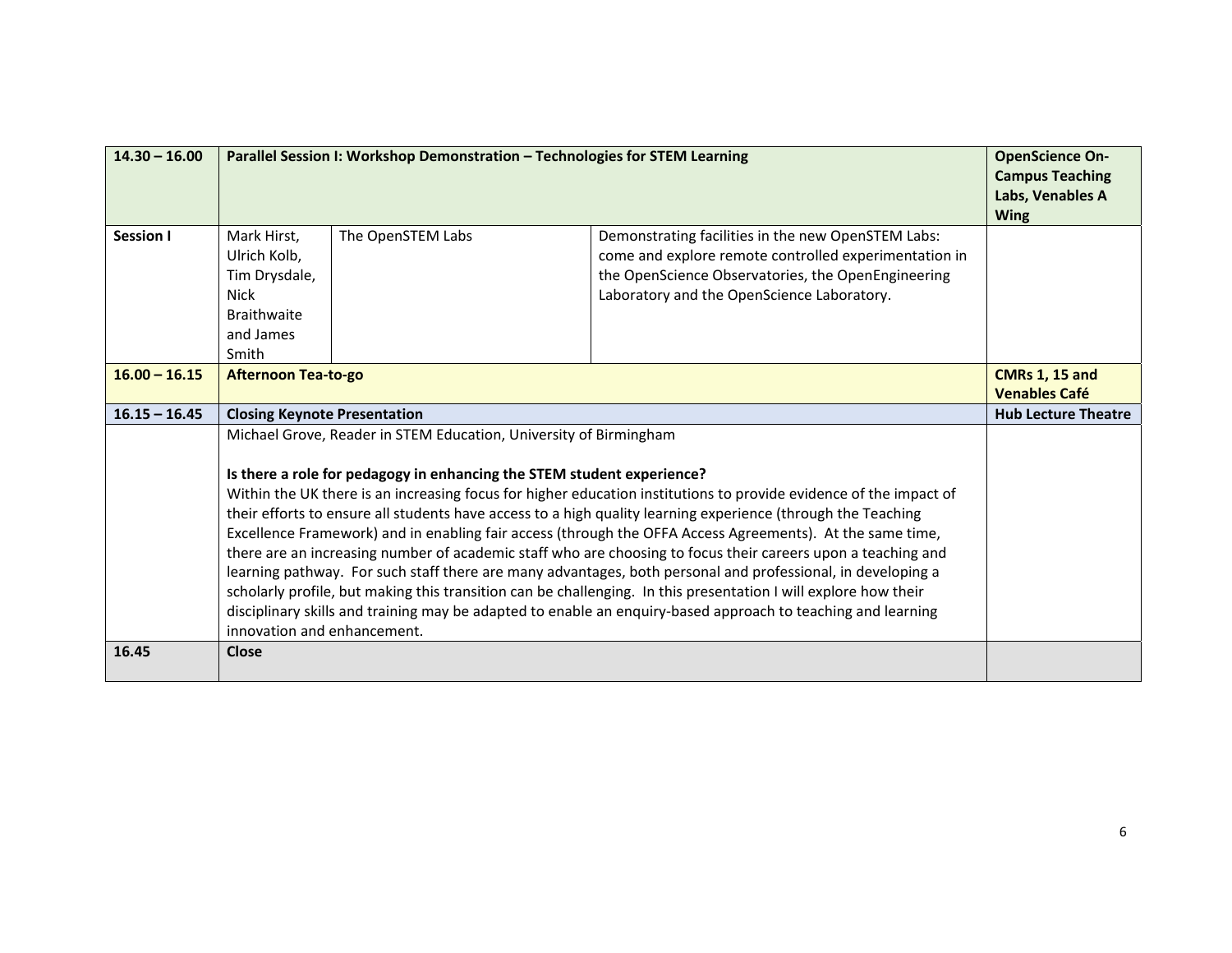## **Towards a Framework for Inclusive STEM Education**

# **Day 2: 26 April 2017**

| <b>Time</b>     | <b>Session</b>                                                                                                                                                                                 | <b>Venue</b>                                       |
|-----------------|------------------------------------------------------------------------------------------------------------------------------------------------------------------------------------------------|----------------------------------------------------|
| $9.30 - 10.00$  | <b>Registration and Coffee</b>                                                                                                                                                                 | <b>Bay Reception/</b><br><b>Medlar and Juniper</b> |
| $10.00 - 10.10$ | <b>Welcome and Introduction</b>                                                                                                                                                                | <b>Hub Lecture Theatre</b>                         |
|                 | Clem Herman & Diane Butler, eSTEeM Directors                                                                                                                                                   |                                                    |
|                 | Many STEM departments in UK universities are now actively engaged in equality and diversity work, in particular                                                                                |                                                    |
|                 | as a result of Athena SWAN which has required close scrutiny of gender metrics, processes and cultures. But how                                                                                |                                                    |
|                 | do we go beyond this to think about Equality Diversity and Inclusion as a framework for STEM education which<br>involves active participation of academics, students as well as support staff? |                                                    |
|                 | This workshop will bring together diversity experts and STEM educators to consider how we can create a vision of                                                                               |                                                    |
|                 | inclusive STEM education for the 21 <sup>st</sup> century. What are the principles that should underpin our approach? What                                                                     |                                                    |
|                 | are the specific equality challenges and opportunities presented by distance and online learning? How can we<br>sustain and embed equality work in times of austerity and funding pressures?   |                                                    |
| $10.10 - 11.15$ | Inclusivity in Action - Worldwide Case Studies: Part 1                                                                                                                                         | <b>Hub Lecture Theatre</b>                         |
|                 | A selection of UK and international case studies demonstrating new approaches to diversity and inclusion in STEM                                                                               |                                                    |
|                 | education.                                                                                                                                                                                     |                                                    |
|                 | Ann Holmes, Ann Holmes & Associates                                                                                                                                                            |                                                    |
|                 | Framing inclusion: two Canadian initiatives                                                                                                                                                    |                                                    |
|                 | The WinSETT Centre's Leadership Program is a series of 5 day-long sessions designed for early to mid-career                                                                                    |                                                    |
|                 | female engineers, scientists, tradespeople and technologists. The program invites participants to consider how                                                                                 |                                                    |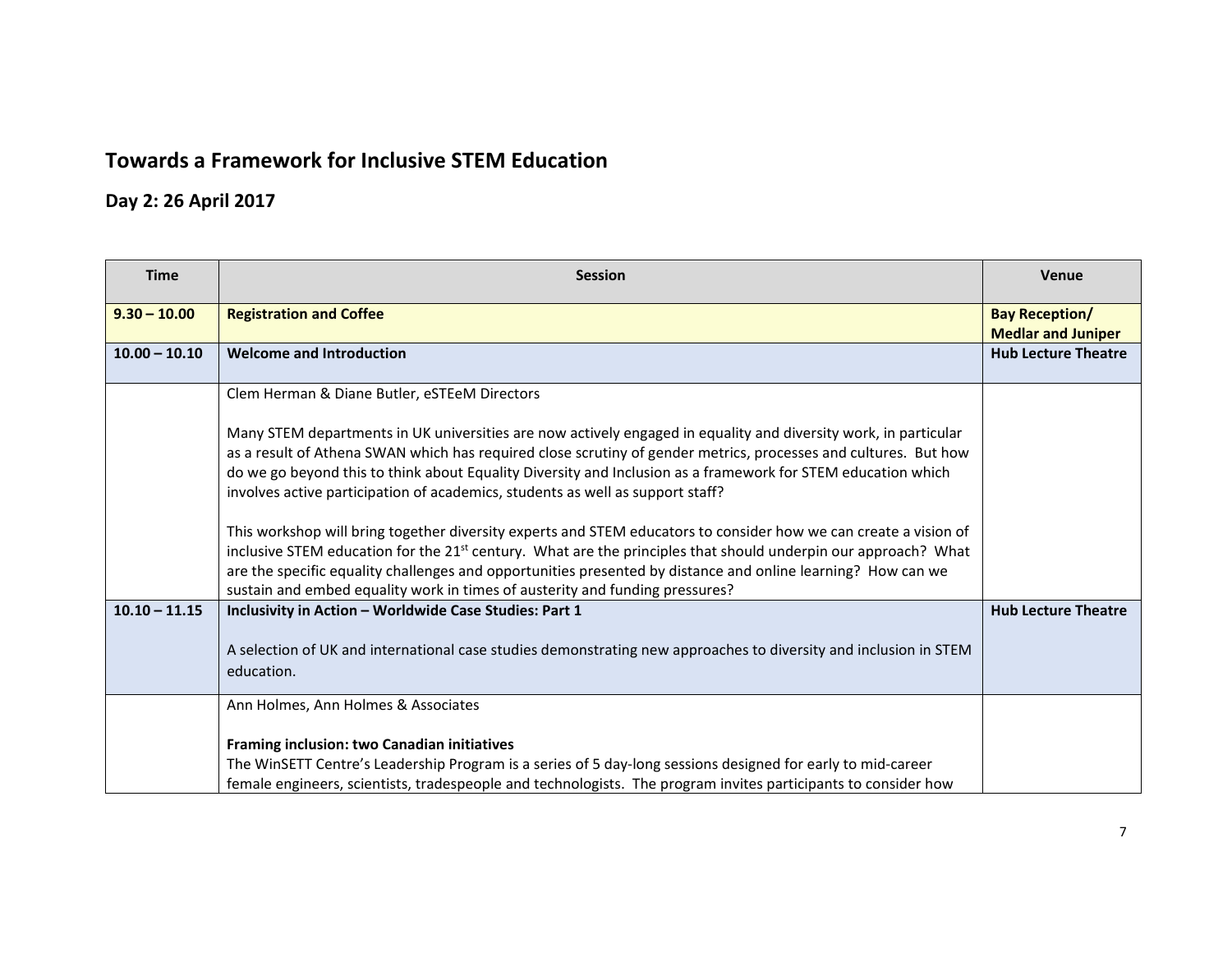| they can lead from whatever point they are in their careers. The skills developed are useful for all women,<br>especially those considering study or work in STEM. |  |
|--------------------------------------------------------------------------------------------------------------------------------------------------------------------|--|
|                                                                                                                                                                    |  |
| Gender-based Analysis+ is an analytical tool used within the government of Canada to assess the potential                                                          |  |
| impacts of policies, programs, or services on diverse groups of women and men, taking into account gender and                                                      |  |
| other identity factors. Its framework of sustainability can be adapted to any organization's structure and needs.                                                  |  |
| Reflections on both initiatives will draw out ways to support inclusive STEM education.                                                                            |  |
| Jan Peters MBE, Katalytik                                                                                                                                          |  |
| Setting the scene for inclusion in engineering. Day 1                                                                                                              |  |
| The participation of women in engineering at undergraduate level has changed little for 20 years. Engineering                                                      |  |
| departments are simply not achieving Athena SWAN awards at the same rate as science departments and                                                                |  |
| engineering as a whole has failed to grasp diversity and inclusion.                                                                                                |  |
| This talk will explore the outputs of the HE STEM project, Set to Lead and how it has helped shape the Integrated                                                  |  |
| Engineering Programme at UCL at helping to address the underrepresentation of women in the STEM workforce,                                                         |  |
| without mentioning women.                                                                                                                                          |  |
| The Set to Lead project developed resources and good practice around team working to help students build an                                                        |  |
| inclusive team culture by listening to each other and valuing each other's contributions through the Gallup                                                        |  |
| Strengthsfinder tool. Jan continues to support the IEP through the use of the Gallup Strengths Finder Tool to aid                                                  |  |
| student communication and collaboration. The presentation will highlight the outputs of the Set to Lead project,                                                   |  |
| impacts of using strengths thinking in teams and the development of a new framework for engineers to look at                                                       |  |
| addressing inclusion.                                                                                                                                              |  |
|                                                                                                                                                                    |  |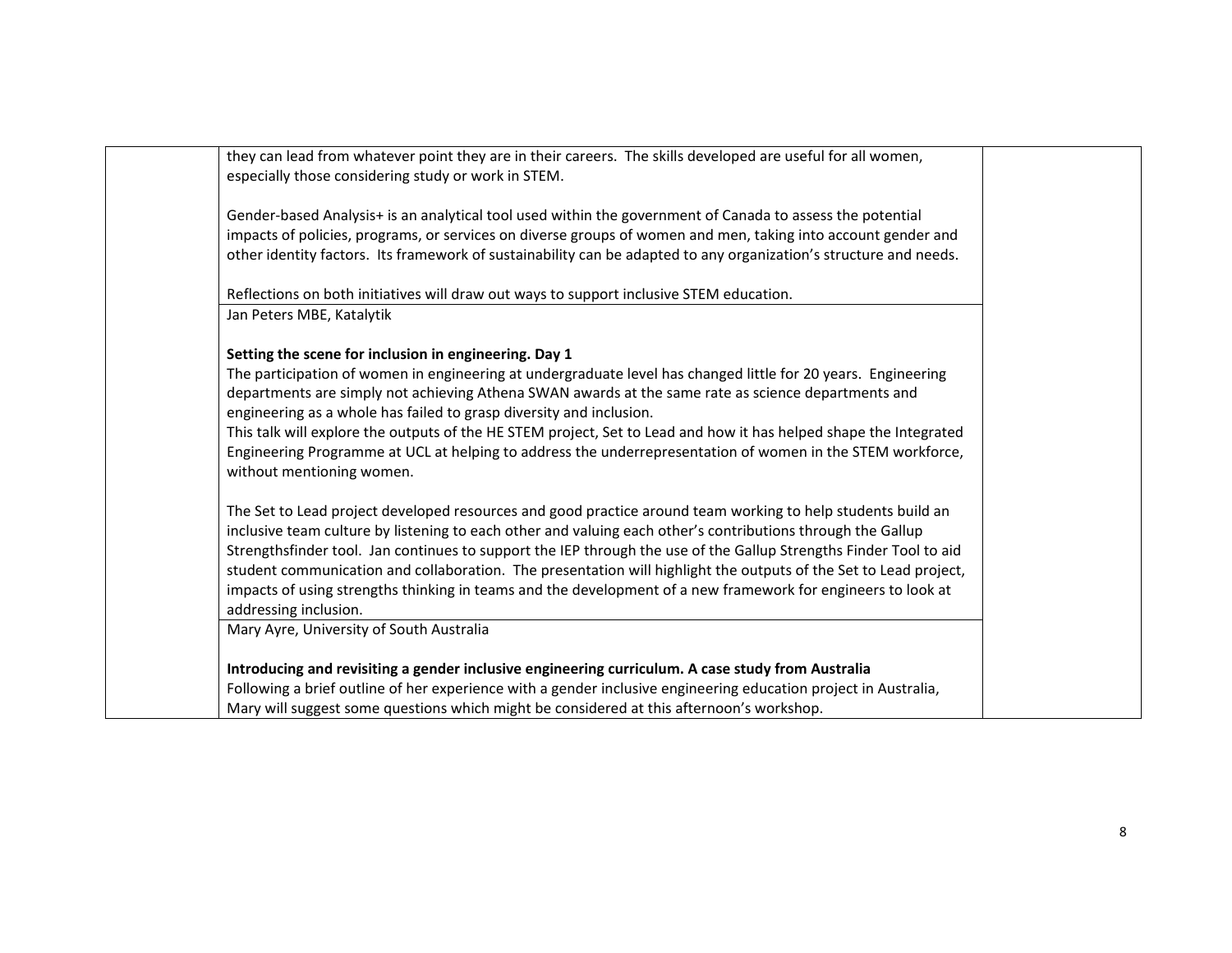|                 | Mustafa Ali, The Open University                                                                                                                                                                                                                                                                                                                                                                                                                                                                                                                                                                                                                                                                                                                                               |                            |
|-----------------|--------------------------------------------------------------------------------------------------------------------------------------------------------------------------------------------------------------------------------------------------------------------------------------------------------------------------------------------------------------------------------------------------------------------------------------------------------------------------------------------------------------------------------------------------------------------------------------------------------------------------------------------------------------------------------------------------------------------------------------------------------------------------------|----------------------------|
|                 | <b>Decolonizing Computing</b><br>Does computing need to be decolonised, and if so, how should such decolonisation be effected? Isn't it somewhat<br>of a stretch to describe computing as colonial, especially since colonialism as a phenomenon tied up with imperial<br>structures of domination and settlement is a thing of the past? How can computing be colonial if the 'age of<br>empires' is over and we live in a postcolonial world? In this talk, I will argue that computing is inherently colonial<br>in some sense because, as a modern phenomenon, it is founded upon, and continues to embody aspects of,<br>colonialism. After presenting some examples of colonial computing, I will offer some suggestions as to how to<br>computing might be decolonized. |                            |
| $11.15 - 11.30$ | <b>Morning Coffee Break</b>                                                                                                                                                                                                                                                                                                                                                                                                                                                                                                                                                                                                                                                                                                                                                    | <b>Medlar and Juniper</b>  |
| $11.30 - 12.15$ | Inclusivity in Action - Worldwide Case Studies: Part 2<br>A selection of UK and international case studies demonstrating new approaches to diversity and inclusion in STEM<br>education.                                                                                                                                                                                                                                                                                                                                                                                                                                                                                                                                                                                       | <b>Hub Lecture Theatre</b> |
|                 | Trevor Collins, Anne-Marie Gallen and Nick Braithwaite, The Open University                                                                                                                                                                                                                                                                                                                                                                                                                                                                                                                                                                                                                                                                                                    |                            |
|                 | <b>Embedding and sustaining inclusive STEM practices</b><br>National student data has shown a range of attainment gaps for specific groups across Higher Education,<br>specifically for: students from low socio-economic groups, students from black and minority ethnic groups, and<br>students with disabilities (HEFCE, 2015). Consequently, the Higher Education Funding Council for England are<br>funding 17 projects under the Catalyst programme to help address these inequalities. Building on prior<br>experience, The Open University is leading a project with colleagues from the University of Leeds and Plymouth<br>University, to evaluate and promote inclusive educational practices within the STEM disciplines.                                          |                            |
|                 | Integrating accessibility within teaching and learning requires universities to embed and sustain module design<br>and delivery practices that consider the diverse needs of all students. As more of our teaching and learning is<br>being mediated through technologies, this brings opportunities as well as potential pitfalls, when it comes to<br>inclusive education. Digital access to learning resources introduces opportunities for the use of assistive<br>technologies and alternate formats that enhance the accessibility of learning resources for students with<br>disabilities, but care needs to be taken to ensure the pace of innovation and interaction matches that of<br>accessibility and inclusion.                                                  |                            |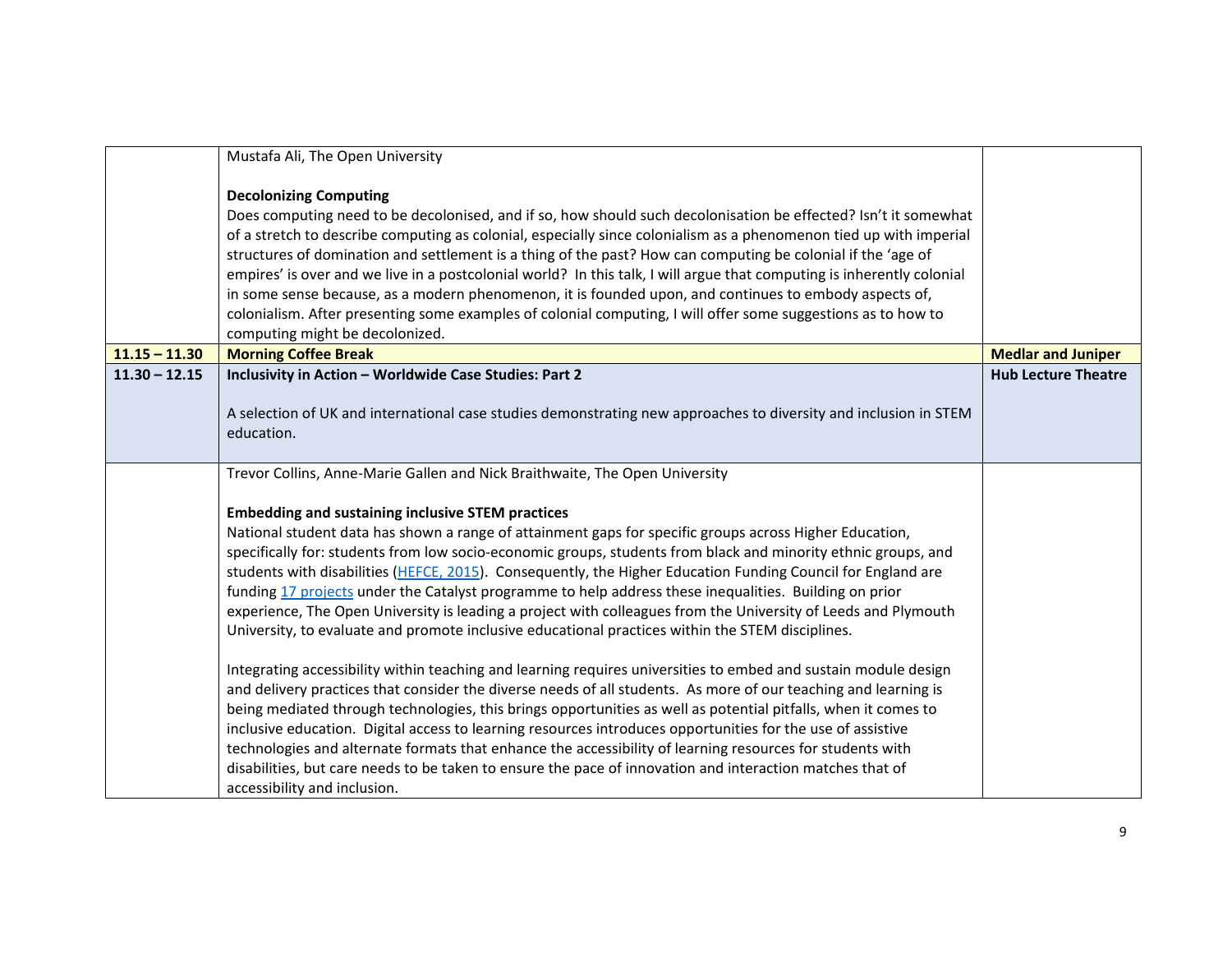| Across the STEM disciplines there are particular challenges associated with fieldwork, labwork and notations.           |  |
|-------------------------------------------------------------------------------------------------------------------------|--|
| However, with changes to the Disabled Students Allowance Scheme, universities are increasingly responsible to           |  |
| ensure that the education they provide is accessible and inclusive. Within this presentation we'll consider the role    |  |
| of eSTEeM in inclusive education at the OU; we'll describe some of the processes and approaches used in OU              |  |
| modules, and we'll discuss how case studies and recommendations on inclusive practices might be produced and            |  |
| shared across the STEM disciplines.                                                                                     |  |
| Anita Shervington, Community Perspectives CIC                                                                           |  |
|                                                                                                                         |  |
| Science with and for (a diverse) Society?                                                                               |  |
| The underpinning principles of public engagement with science and the breadth of approaches out there are               |  |
| fantastic. However, in our attempts to build an engaged citizenry, we have failed to serve key groups of people         |  |
| and have unintentionally widened the gap between those that engage with science and those that don't. If we             |  |
| were to 'map the gaps' depicting the distribution of informal science activity outside of the classroom, we would       |  |
| see deserts, and hot-spots across the country, confirming what we already know - science isn't accessible to            |  |
| everyone.                                                                                                               |  |
| My idea is to expand the science engagement sector to include a diverse, inclusive and asset based, leadership          |  |
| model, with the mission to fill those gaps across the country. We must ensure that equity, culture and social           |  |
| justice play a bigger role in the whole process - in particular when granting access to funding, developing leaders     |  |
| and deciding on locations for community-driven engagement.                                                              |  |
|                                                                                                                         |  |
| We must keep asking ourselves who is missing? What are their needs, aspirations and ideas, and how can the              |  |
| STEM agenda be creatively utilised to respond and contribute to their priorities? Inclusivity isn't just about who      |  |
| turns up, or who delivers. It's also about the content and context.                                                     |  |
|                                                                                                                         |  |
| There are already a huge number of committed people leading community STEM initiatives designed around                  |  |
| specific audiences, but sadly these initiatives typically receive little, to no, support from the STEM funding sector - |  |
| this is what needs to change.                                                                                           |  |
|                                                                                                                         |  |
| Reaching new audiences doesn't require reinvention, but it does require focus on the re-distribution, re-design         |  |
| and resourcing of what we have now, to make it applicable to all communities, so that we can achieve our                |  |
| ambitious goal of science with and for (a diverse) society.                                                             |  |